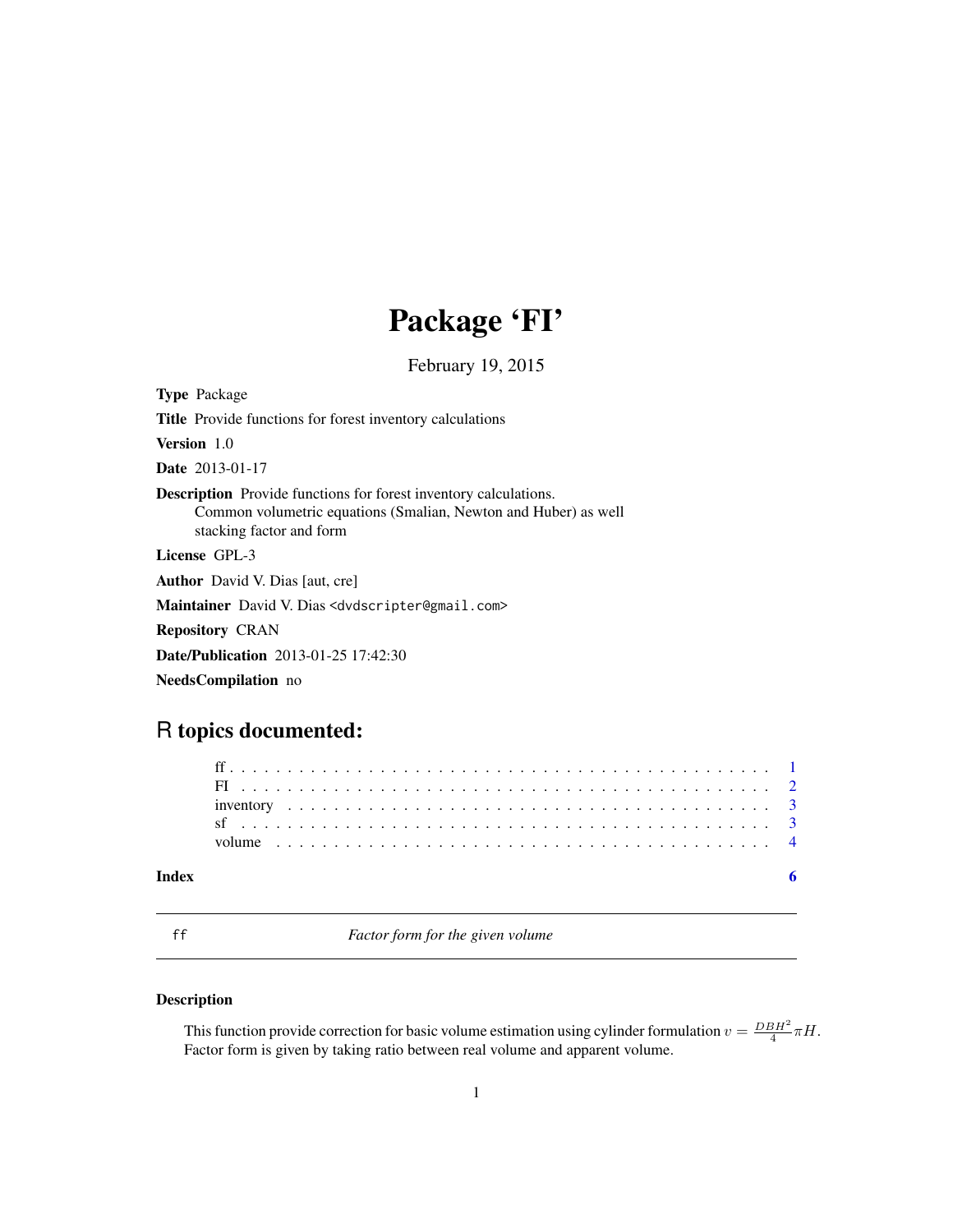# <span id="page-1-0"></span>Usage

ff(volume, dbh, height)

### Arguments

| volume | volume of a log, can be the output of volume                                                                   |
|--------|----------------------------------------------------------------------------------------------------------------|
| dbh    | diameter at breast height (1.3 meters from floor)                                                              |
| height | commercial height, length of stem or whatever length of log you used in your<br>estimations of cylinder volume |

# Value

form factor ranging form 0-1 (numeric value)

# References

[http://wiki.awf.forst.uni-goettingen.de/wiki/index.php/Stem\\_shape](http://wiki.awf.forst.uni-goettingen.de/wiki/index.php/Stem_shape)

FI *Forest inventory equations and calculations with FI*

# Description

That package was created because I can't find any free solution for these basic calculations also will serve as learning experience to create packages in R.

#### Details

Here I implement the three basic volume equations (Smalian, Newton, Huber) and form and stacking factors. From these you can gather many information about a region log volume (mean and standard deviation). Later a new package will provide volumetric equations adjust.

# See Also

[volume](#page-3-1)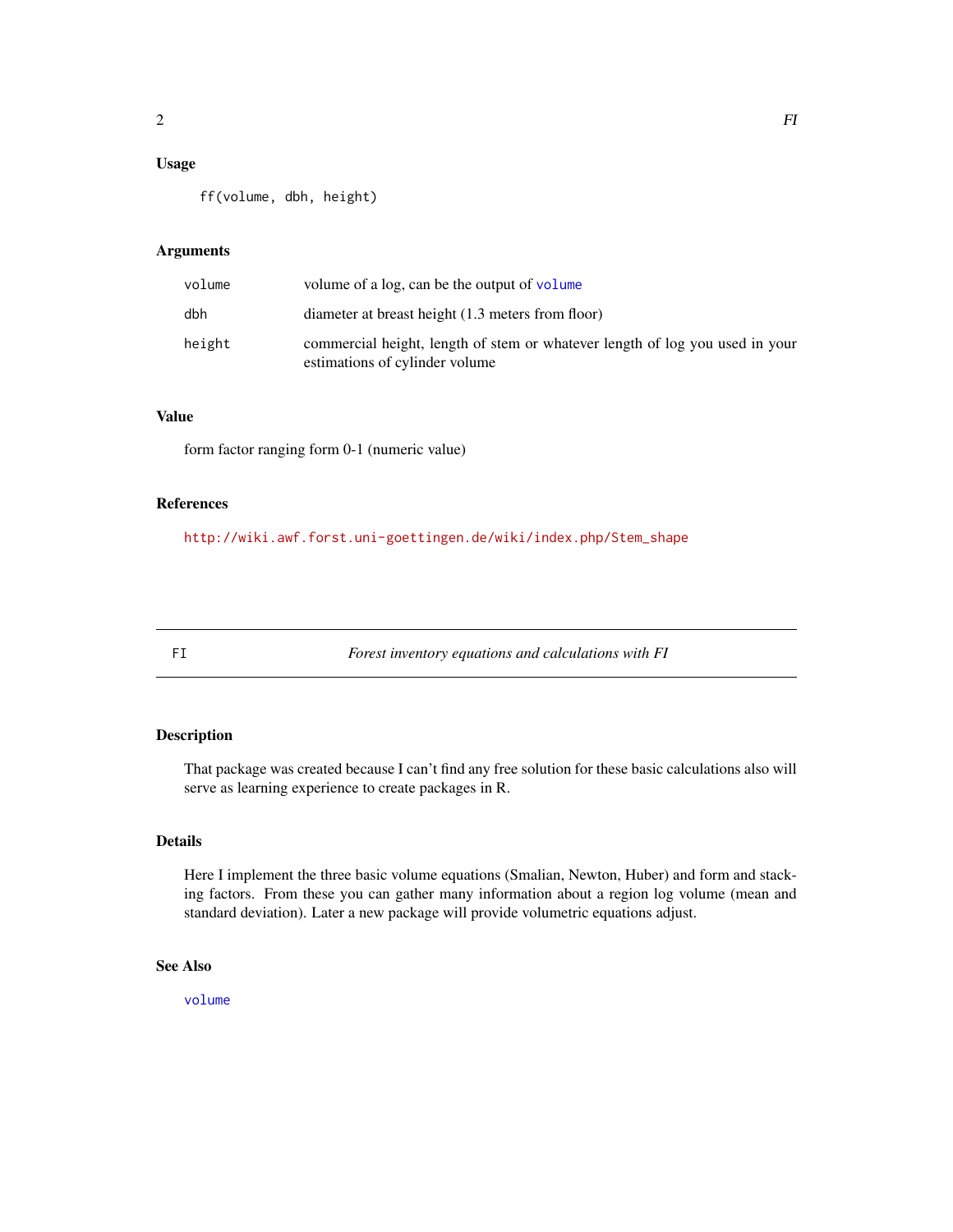#### Description

Choice of that format follow similarity with cubmaster for simplify user translation of work (exporting old tables). Names of columns are just cosmetic, currently I use column index. All diameters mensures should rather be in centimeters and heights in meters

#### Format

A data frame with 17 rows and 6 variables

# Details

- tree\_number. unique number to identify tree information
- dbh. diameter at breast height
- total\_height. total height of the tree. Unsed parameter in [volume](#page-3-1)
- commercial\_height. commercial height of tree. Unsed parameter in [volume](#page-3-1)
- section\_height. height of each section where diameter section is taken
- section\_diameter. diameter in current height

sf *Stacking factor*

### Description

Ratio between solid cubic meters of wood per stere cubic meter of stacked up wood.

# Usage

sf(volume, height, length, depth)

#### Arguments

| volume | real volume of the logs         |
|--------|---------------------------------|
| height | height of the stack (in meters) |
| length | length of the stack (in meters) |
| depth  | depth of the stack (in meters)  |

# Value

stacking factor ranging from 0-1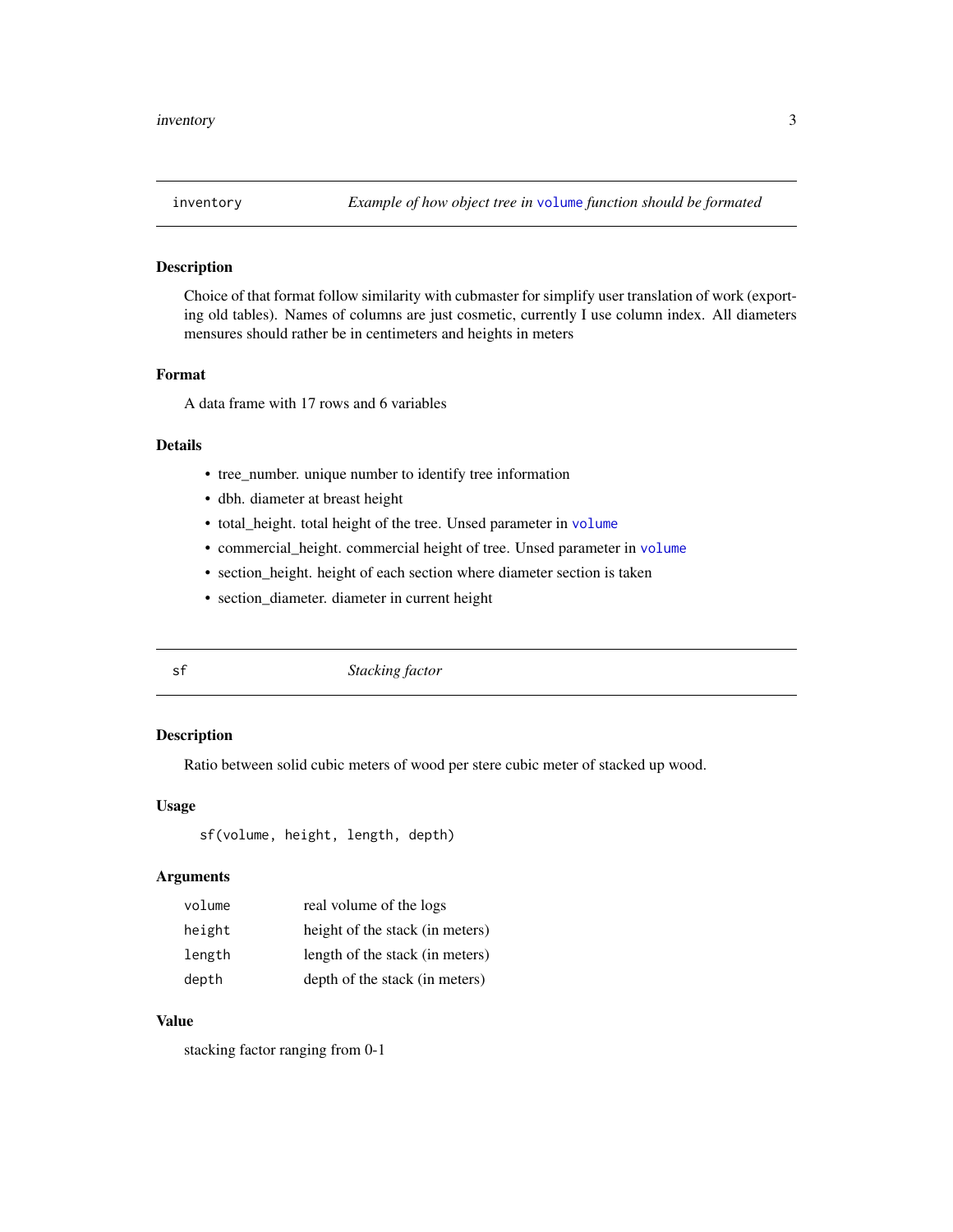4 volume

#### References

<www.eucalyptus.com.br/capitulos/ENG07.pdf>

#### <span id="page-3-1"></span>volume *Estimates the stem volume*

#### Description

volume uses one of the following methods (Smalian, Newton, Huber) to approximate real stem volume. Users should remember they're just approximations and sample size provide more accurate results them using different methods.

# Usage

```
volume(trees, method = "smalian")
```
#### Arguments

| trees  | a data frame or matrix in format described in dataset inventory (more help |
|--------|----------------------------------------------------------------------------|
|        | inventory)                                                                 |
| method | method used for estimation of the stem volume                              |

### Value

a named vector of volumes, names are defined as same as in first column

### Note

Newton and Huber methods have small modifications for working just with two mensures (lower and upper diameter). Both of them use mean instead of real middle diameter.

# References

[http://wiki.awf.forst.uni-goettingen.de/wiki/index.php/Stem\\_volume](http://wiki.awf.forst.uni-goettingen.de/wiki/index.php/Stem_volume)

#### See Also

[ff](#page-0-1) [sf](#page-2-2)

### Examples

```
example_data <- data.frame(tree_number = 1,
                dhb = 5,
                total_height = 20,
                comercial_height = 15,
                section_height = c(0,5,15),
                section_diameter = 5
                \lambda
```
<span id="page-3-0"></span>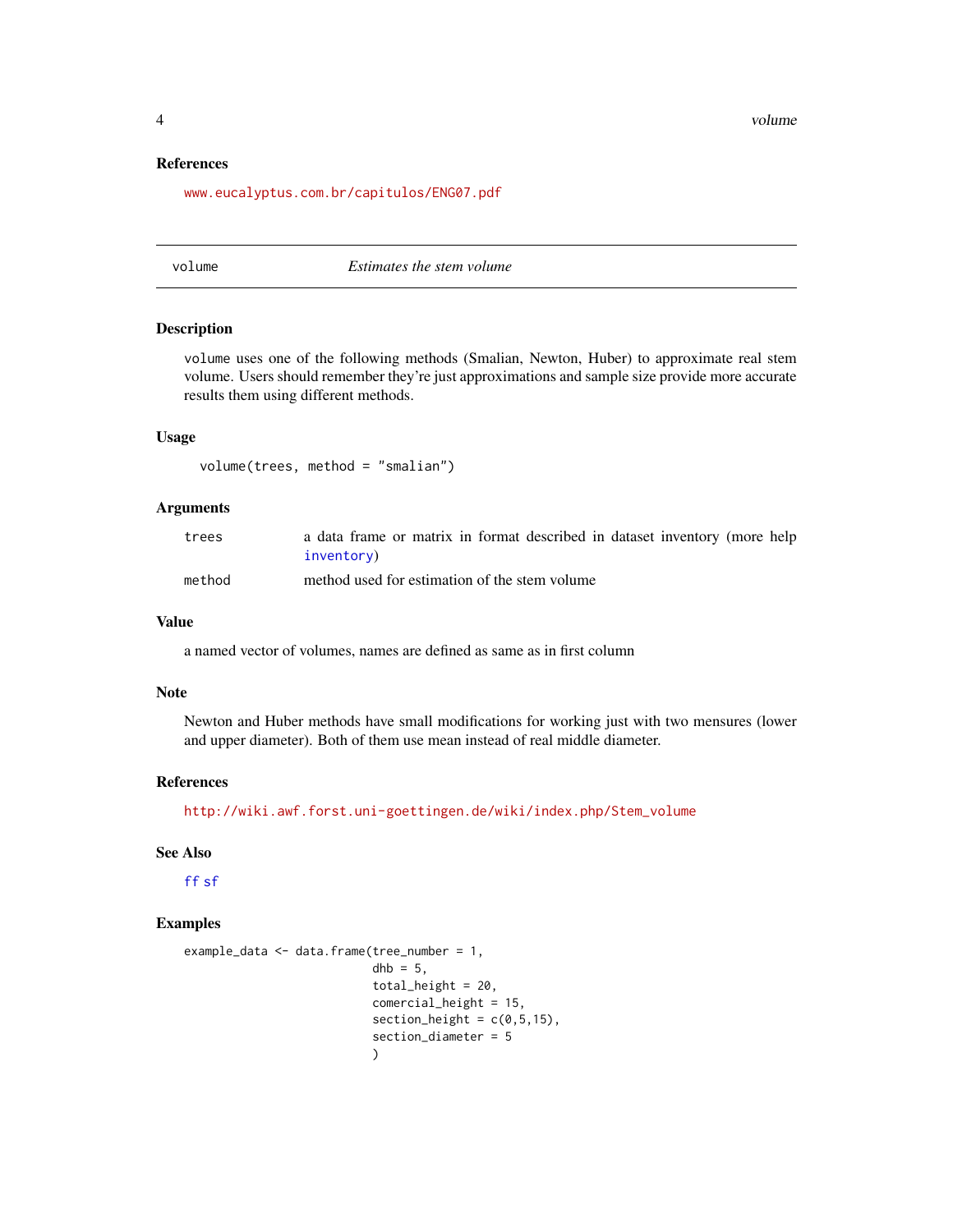volume

volume(example\_data) ## # A little more complex and common example data(inventory) volume\_output <- volume(inventory) summary(volume\_output) hist(volume\_output)